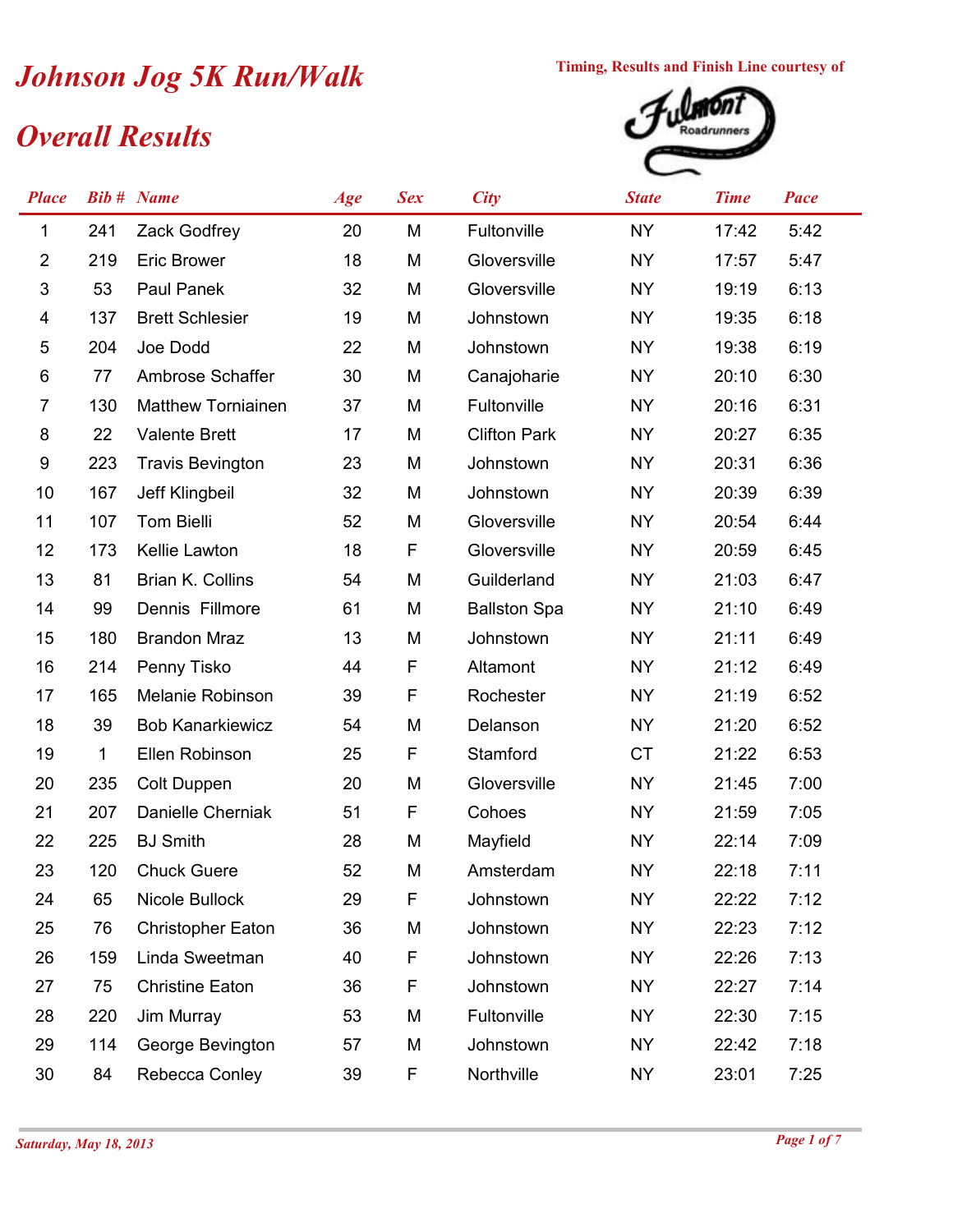| <b>Place</b> |     | <b>Bib #</b> Name          | Age | <b>Sex</b> | <b>City</b>           | <b>State</b> | <b>Time</b> | <b>Pace</b> |
|--------------|-----|----------------------------|-----|------------|-----------------------|--------------|-------------|-------------|
| 31           | 17  | Dan Robinson               | 28  | M          | Liverpool             | <b>NY</b>    | 23:08       | 7:27        |
| 32           | 12  | Jason Venditti             | 26  | M          | <b>Broadalbin</b>     | <b>NY</b>    | 23:09       | 7:27        |
| 33           | 73  | <b>Roy Mowrey</b>          | 55  | M          | Johnstown             | <b>NY</b>    | 23:17       | 7:30        |
| 34           | 106 | Samantha Bielli            | 20  | F          | Gloversville          | <b>NY</b>    | 23:18       | 7:30        |
| 35           | 60  | <b>Raymond Peck</b>        | 48  | M          | Gloversville          | <b>NY</b>    | 23:20       | 7:31        |
| 36           | 132 | Mark Trybulski             | 29  | M          | Morristown            | <b>NJ</b>    | 23:26       | 7:33        |
| 37           | 231 | <b>Jesse Goebel</b>        | 9   | M          | Gloversville          | <b>NY</b>    | 23:39       | 7:37        |
| 38           | 232 | Jack Goebel                | 9   | M          | Gloversville          | <b>NY</b>    | 23:44       | 7:38        |
| 39           | 113 | Ben Lake                   | 13  | M          | Johnstown             | <b>NY</b>    | 23:50       | 7:40        |
| 40           | 28  | <b>Stacy Dampheir</b>      | 26  | F          | Amsterdam             | <b>NY</b>    | 23:53       | 7:41        |
| 41           | 8   | Aaron Speer                | 31  | M          | Johnstown             | <b>NY</b>    | 23:55       | 7:42        |
| 42           | 87  | Kevin Bechtel              | 53  | M          | Amsterdam             | <b>NY</b>    | 24:07       | 7:46        |
| 43           | 112 | Michele Lake               | 41  | F          | Johnstown             | <b>NY</b>    | 24:09       | 7:46        |
| 44           | 121 | Paul Rogers                | 45  | M          | Johnstown             | <b>NY</b>    | 24:11       | 7:47        |
| 45           | 139 | <b>Courtney Cirillo</b>    | 17  | F          | Johnstown             | <b>NY</b>    | 24:27       | 7:52        |
| 46           | 135 | <b>Christian Cirillo</b>   | 30  | F          | Johnstown             | <b>NY</b>    | 24:28       | 7:53        |
| 47           | 13  | Jason Smith                | 44  | M          | <b>Broadalbin</b>     | <b>NY</b>    | 24:52       | 8:00        |
| 48           | 147 | Pat Douglas                | 44  | M          | Canajoharie           | <b>NY</b>    | 24:53       | 8:01        |
| 49           | 155 | <b>Scott Sweetman</b>      | 40  | M          | Johnstown             | <b>NY</b>    | 24:55       | 8:01        |
| 50           | 123 | Anthony Barksdale          | 48  | M          | Gloversville          | <b>NY</b>    | 24:56       | 8:02        |
| 51           | 164 | Sara Robinson              | 27  | F          | Rochester             | <b>NY</b>    | 25:00       | 8:03        |
| 52           | 224 | <b>Gary Cole</b>           | 49  | M          | Johnstown             | <b>NY</b>    | 25:01       | 8:03        |
| 53           | 226 | Sara Klock                 | 20  | F          | <b>Sprakers</b>       | <b>NY</b>    | 25:04       | 8:04        |
| 54           | 29  | Michael Marzulla           | 27  | M          | Amsterdam             | <b>NY</b>    | 25:23       | 8:10        |
| 55           | 122 | <b>Julie Risley</b>        | 30  | F          | Johnstown             | <b>NY</b>    | 25:25       | 8:11        |
| 56           | 9   | <b>Mandy Speer</b>         | 33  | F          | Johnstown             | <b>NY</b>    | 25:26       | 8:11        |
| 57           | 206 | Steve Kollar               | 42  | M          | <b>Grand Junction</b> | CO           | 25:33       | 8:13        |
| 58           | 166 | Derek Hyney                | 11  | M          | Canajoharie           | <b>NY</b>    | 25:37       | 8:15        |
| 59           | 117 | <b>Christopher Stevens</b> | 40  | M          | Fort Plain            | <b>NY</b>    | 25:38       | 8:15        |
| 60           | 222 | Michael Brown              | 13  | M          | Johnstown             | <b>NY</b>    | 25:56       | 8:21        |
| 61           | 157 | Karly Vdoviak              | 20  | F          | Johnstown             | NY           | 26:01       | 8:22        |
| 62           | 236 | Alyssa Johnson             | 23  | F          | Johnstown             | <b>NY</b>    | 26:04       | 8:23        |
| 63           | 191 | <b>Bridget Polidore</b>    | 61  | F          | Johnstown             | <b>NY</b>    | 26:08       | 8:25        |
| 64           | 141 | Richele Mollica            | 39  | F          | Johnstown             | <b>NY</b>    | 26:12       | 8:26        |
| 65           | 49  | <b>Terry Smith</b>         | 66  | M          | Galway                | NY           | 26:43       | 8:36        |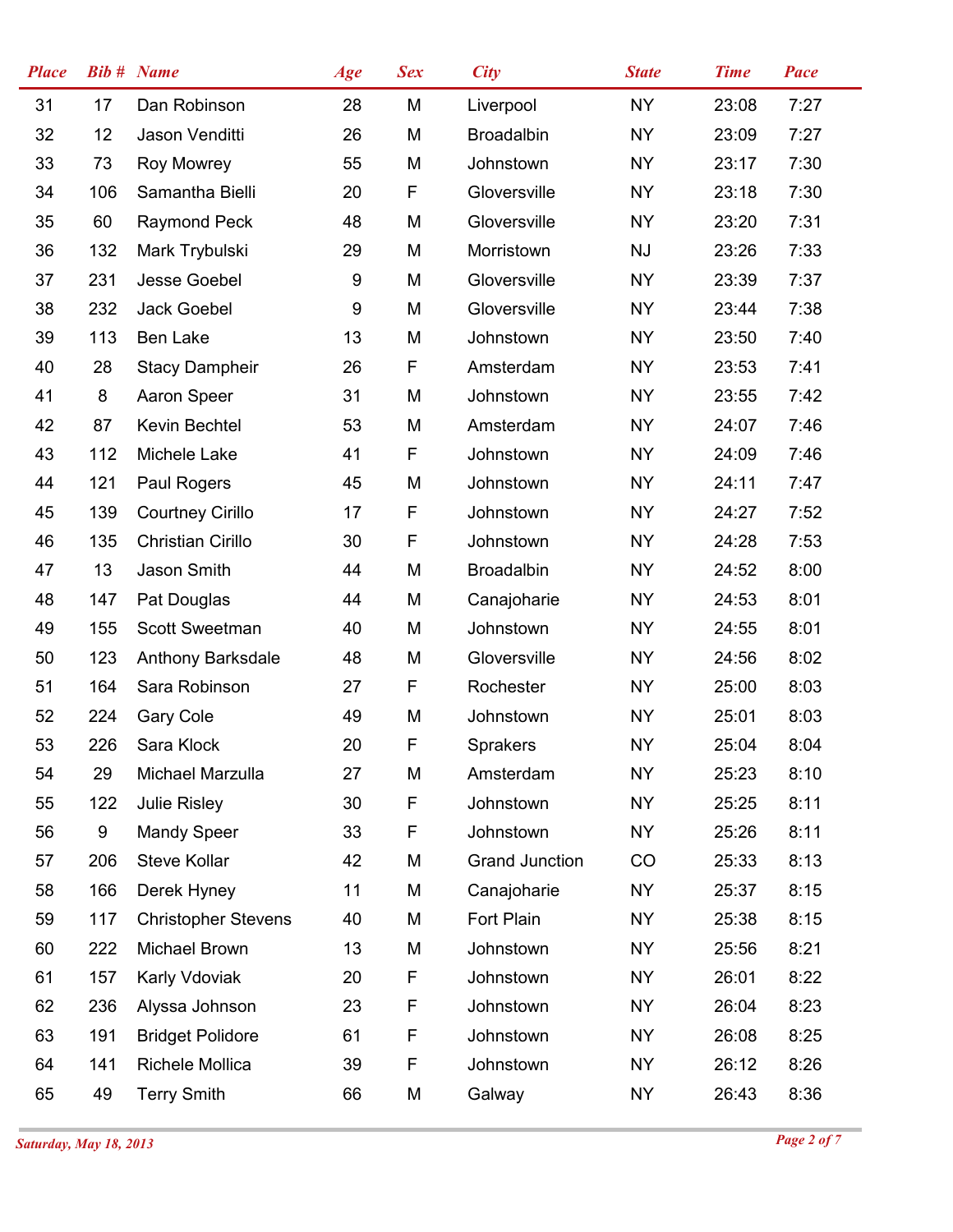| <b>Place</b> |     | <b>Bib #</b> Name         | Age              | <b>Sex</b>  | <b>City</b>         | <b>State</b> | <b>Time</b> | <b>Pace</b> |
|--------------|-----|---------------------------|------------------|-------------|---------------------|--------------|-------------|-------------|
| 66           | 154 | Dylan Quinn               | 20               | M           | Troy                | <b>NY</b>    | 26:53       | 8:39        |
| 67           | 110 | Trisha Fagan              | 26               | F           | Johnstown           | <b>NY</b>    | 26:58       | 8:41        |
| 68           | 70  | <b>Cathy Willis</b>       | 41               | F           | Gloversville        | <b>NY</b>    | 27:04       | 8:43        |
| 69           | 212 | <b>Rick Rocco</b>         | 64               | M           | <b>Averill Park</b> | <b>NY</b>    | 27:12       | 8:45        |
| 70           | 92  | <b>Raquel Swatt</b>       | 45               | F           | Johnstown           | <b>NY</b>    | 27:30       | 8:51        |
| 71           | 140 | Felix Rodriquez           | 28               | M           | Johnstown           | <b>NY</b>    | 27:46       | 8:56        |
| 72           | 119 | Emma Goebel               | $\boldsymbol{9}$ | F           | Gloversville        | <b>NY</b>    | 27:49       | 8:57        |
| 73           | 118 | Amy Goebel                | 34               | F           | Gloversville        | <b>NY</b>    | 27:49       | 8:57        |
| 74           | 48  | <b>Brooke Green</b>       | 32               | F           | Johnstown           | <b>NY</b>    | 27:51       | 8:58        |
| 75           | 97  | Les Chase                 | 51               | M           | Canajoharie         | <b>NY</b>    | 28:13       | 9:05        |
| 76           | 192 | JoEllyn Stortecky         | 26               | F           | Northville          | <b>NY</b>    | 28:14       | 9:05        |
| 77           | 203 | Joe Salamack              | 56               | M           | Johnstown           | <b>NY</b>    | 28:15       | 9:06        |
| 78           | 67  | <b>Christine Ripple</b>   | 23               | F           | Johnstown           | NY           | 28:16       | 9:06        |
| 79           | 71  | <b>Lillie Willis</b>      | 13               | F           | Gloversville        | <b>NY</b>    | 28:17       | 9:06        |
| 80           | 124 | Rebecca Weiderman         | 45               | F           | Johnstown           | <b>NY</b>    | 28:24       | 9:09        |
| 81           | 98  | Keith Martin              | 53               | M           | <b>Clifton Park</b> | <b>NY</b>    | 28:32       | 9:11        |
| 82           | 218 | <b>Kelley Cirillo</b>     | 23               | F           | Johnstown           | <b>NY</b>    | 28:34       | 9:12        |
| 83           | 138 | Jim Schlesier             | 49               | M           | Johnstown           | <b>NY</b>    | 28:37       | 9:13        |
| 84           | 174 | Michele Marzullo          | 24               | F           | Amsterdam           | <b>NY</b>    | 28:42       | 9:14        |
| 85           | 153 | Ron Tomlinson             | 58               | M           | Johnstown           | <b>NY</b>    | 28:47       | 9:16        |
| 86           | 47  | Elizabeth Havlicck        | 19               | F           | Johnstown           | <b>NY</b>    | 28:57       | 9:19        |
| 87           | 217 | Sara Brown                | 20               | $\mathsf F$ | Gloversville        | <b>NY</b>    | 28:59       | 9:20        |
| 88           | 205 | <b>Allison Salamck</b>    | 21               | F           | Johnstown           | <b>NY</b>    | 28:59       | 9:20        |
| 89           | 54  | Lynne Delesky             | 52               | F           | Caroga Lake         | <b>NY</b>    | 29:01       | 9:20        |
| 90           | 36  | Paul Dumont               | 52               | M           | Gloversville        | <b>NY</b>    | 29:10       | 9:23        |
| 91           | 16  | <b>Keith Waters</b>       | 38               | M           | Amsterdam           | <b>NY</b>    | 29:13       | 9:24        |
| 92           | 142 | <b>Christopher Murphy</b> | $\overline{7}$   | M           | Johnstown           | <b>NY</b>    | 29:14       | 9:25        |
| 93           | 148 | <b>Reed Douglas</b>       | 9                | M           | Canajoharie         | <b>NY</b>    | 29:15       | 9:25        |
| 94           | 228 | Payton Sardella           | 14               | F           | Johnstown           | <b>NY</b>    | 29:17       | 9:26        |
| 95           | 131 | <b>Brooke Cuddy</b>       | 30               | F           | Fonda               | NY.          | 29:20       | 9:27        |
| 96           | 125 | Michelle Flickinger       | 37               | F           | Galway              | <b>NY</b>    | 29:29       | 9:29        |
| 97           | 56  | Robert Fairman            | 66               | M           | Johnstown           | NY.          | 29:34       | 9:31        |
| 98           | 202 | <b>Boyd Ross</b>          | 50               | M           | Johnstown           | NY.          | 29:50       | 9:36        |
| 99           | 238 | Sarah Klingbeil           | 27               | F           | Schenectady         | NY.          | 29:52       | 9:37        |
| 100          | 11  | Chuck Weaver Sr.          | 46               | M           | Fonda               | <b>NY</b>    | 29:52       | 9:37        |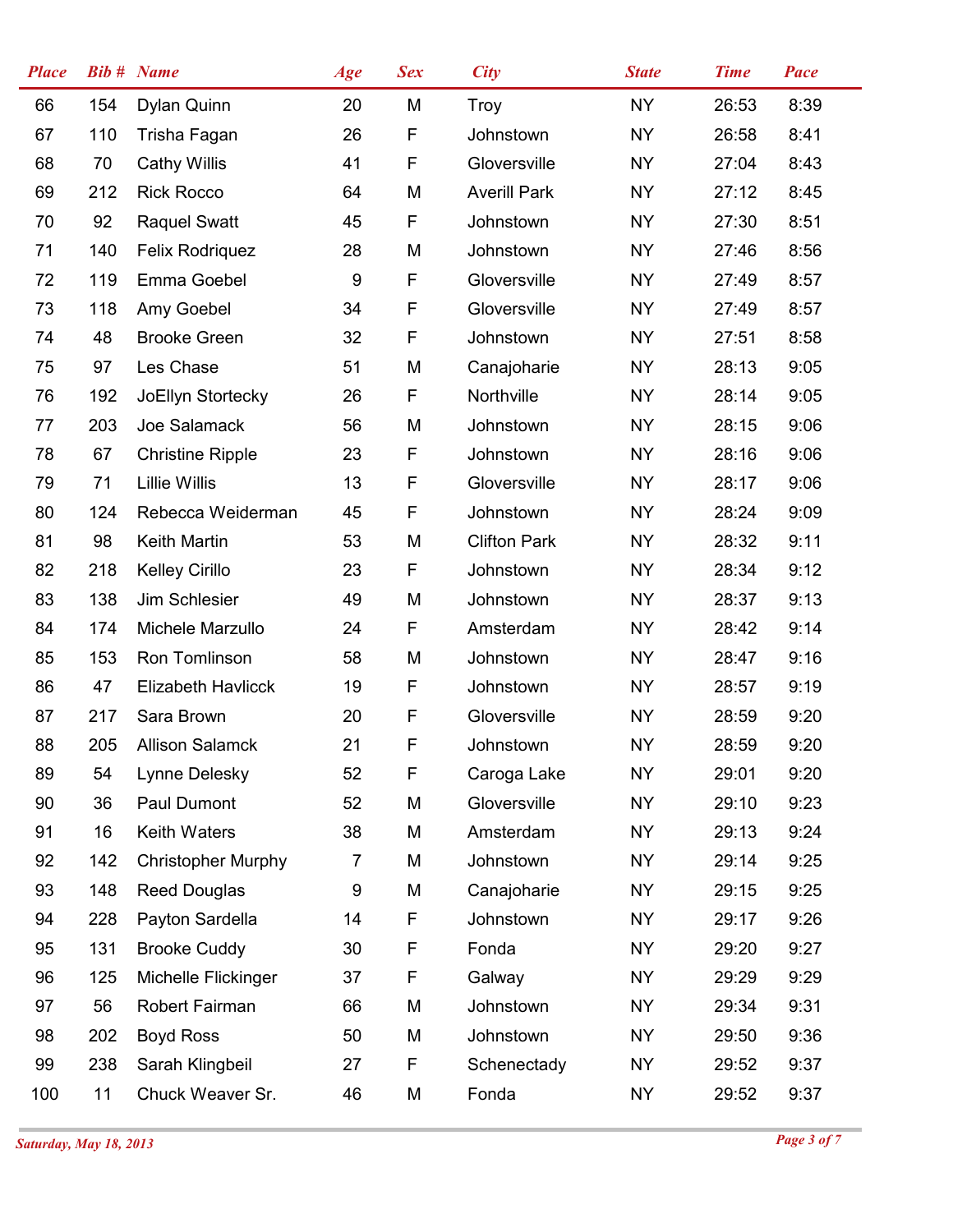| <b>Place</b> |     | <b>Bib # Name</b>        | Age            | <b>Sex</b> | <b>City</b>       | <b>State</b> | <b>Time</b> | <b>Pace</b> |
|--------------|-----|--------------------------|----------------|------------|-------------------|--------------|-------------|-------------|
| 101          | 66  | <b>Heather Casler</b>    | 32             | F          | Amsterdam         | <b>NY</b>    | 29:53       | 9:37        |
| 102          | 182 | Stephen Mraz             | 40             | M          | Johnstown         | <b>NY</b>    | 29:55       | 9:38        |
| 103          | 230 | <b>Chuck Niles</b>       | 58             | M          | Johnstown         | <b>NY</b>    | 29:56       | 9:38        |
| 104          | 185 | Joyce Poulin             | 52             | F          | Amsterdam         | <b>NY</b>    | 29:58       | 9:39        |
| 105          | 227 | <b>William Platt</b>     | 59             | M          | Hagaman           | <b>NY</b>    | 30:00       | 9:39        |
| 106          | 216 | Jill Brown               | 22             | F          | Gloversville      | <b>NY</b>    | 30:01       | 9:40        |
| 107          | 190 | Joe Polidore             | 64             | M          | Johnstown         | <b>NY</b>    | 30:14       | 9:44        |
| 108          | 229 | Clara Solby              | 15             | F          | Johnstown         | <b>NY</b>    | 30:16       | 9:45        |
| 109          | 209 | Hannah Robinson          | 10             | F          | Canajoharie       | <b>NY</b>    | 30:22       | 9:47        |
| 110          | 63  | Gary Disanto-Rose        | 54             | M          | Johnstown         | <b>NY</b>    | 30:27       | 9:48        |
| 111          | 234 | James Swart              | 48             | M          | Johnstown         | <b>NY</b>    | 30:28       | 9:48        |
| 112          | 82  | Laurie McCaroll          | 51             | F          | Castleton         | <b>NY</b>    | 31:00       | 9:59        |
| 113          | 170 | Darryl Ferguson          | 66             | M          | Scotia            | <b>NY</b>    | 31:02       | 9:59        |
| 114          | 111 | Lisa Muehlbauer          | 27             | F          | Stamford          | <b>CT</b>    | 31:03       | 10:00       |
| 115          | 96  | Cindy Chase              | 50             | F          | Canajoharie       | <b>NY</b>    | 31:08       | 10:01       |
| 116          | 178 | Natasha Thompson         | 38             | F          | Ithaca            | <b>NY</b>    | 31:26       | 10:07       |
| 117          | 46  | Crystal Beekman          | 54             | F          | Johnstown         | <b>NY</b>    | 31:30       | 10:08       |
| 118          | 211 | Ella Robinson            | 9              | F          | Canajoharie       | <b>NY</b>    | 31:48       | 10:14       |
| 119          | 162 | <b>Bridget Spagnvola</b> | 13             | F          | Johnstown         | <b>NY</b>    | 31:53       | 10:16       |
| 120          | 136 | John Newell              | 60             | M          | Amsterdam         | <b>NY</b>    | 32:01       | 10:18       |
| 121          | 103 | <b>Hayden Seeley</b>     | $\overline{7}$ | M          | Gloversville      | <b>NY</b>    | 32:04       | 10:19       |
| 122          | 30  | Gretchen Smith           | 27             | F          | Mayfield          | <b>NY</b>    | 32:06       | 10:20       |
| 123          | 201 | Jamie Ross               | 52             | F          | Johnstown         | <b>NY</b>    | 32:07       | 10:20       |
| 124          | 237 | Rebecca Callahan         | 25             | F          | Johnstown         | <b>NY</b>    | 32:09       | 10:21       |
| 125          | 31  | Darcie Decker            | 32             | F          | Northville        | <b>NY</b>    | 32:10       | 10:21       |
| 126          | 171 | Cassandra Bown           | 12             | F          | <b>Broadalbin</b> | <b>NY</b>    | 32:23       | 10:25       |
| 127          | 72  | <b>Belle Willis</b>      | 11             | F          | Gloversville      | <b>NY</b>    | 32:50       | 10:34       |
| 128          | 62  | Scott Jeffers            | 29             | M          | Johnstown         | NY.          | 32:58       | 10:37       |
| 129          | 133 | <b>Ginger Perham</b>     | 53             | F          | Gloversville      | <b>NY</b>    | 33:09       | 10:40       |
| 130          | 152 | Lisa Everest             | 35             | F          | Johnstown         | <b>NY</b>    | 33:11       | 10:41       |
| 131          | 143 | Giana Maria Murphy       | $\overline{7}$ | F          | Johnstown         | <b>NY</b>    | 33:26       | 10:46       |
| 132          | 144 | Ann Marie Murphy         | 40             | F          | Johnstown         | <b>NY</b>    | 33:27       | 10:46       |
| 133          | 213 | <b>Sherry Dixon</b>      | 66             | F          | Mayfield          | <b>NY</b>    | 33:35       | 10:49       |
| 134          | 176 | Meg Brown                | 52             | F          | Johnstown         | <b>NY</b>    | 33:49       | 10:53       |
| 135          | 215 | Nancy Brown              | 54             | F          | Gloversville      | NY           | 33:50       | 10:53       |
|              |     |                          |                |            |                   |              |             |             |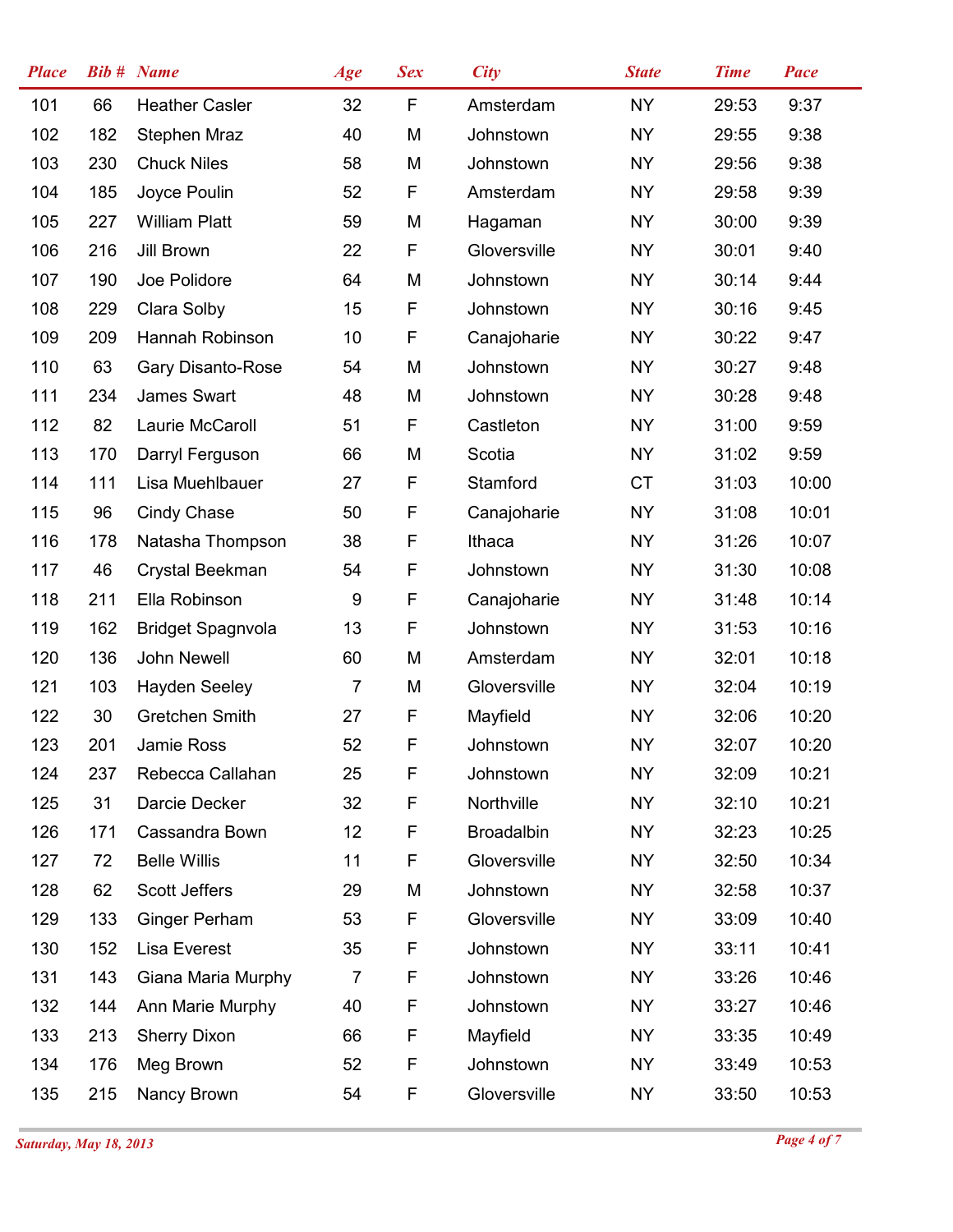| <b>Place</b> |                | <b>Bib #</b> Name       | Age            | <b>Sex</b> | <b>City</b>       | <b>State</b> | <b>Time</b> | Pace  |
|--------------|----------------|-------------------------|----------------|------------|-------------------|--------------|-------------|-------|
| 136          | 115            | Kyle Loux               | 26             | M          | Amsterdam         | <b>NY</b>    | 33:56       | 10:55 |
| 137          | 126            | Cassandra Cerasia       | 11             | F          | Gloversville      | <b>NY</b>    | 34:03       | 10:58 |
| 138          | 127            | Joseph Cerasia          | 43             | M          | Gloversville      | <b>NY</b>    | 34:04       | 10:58 |
| 139          | 175            | <b>Charlene Mills</b>   | 31             | F          | Johnstown         | <b>NY</b>    | 34:09       | 11:00 |
| 140          | 145            | Kristen Hyney           | 8              | F          | Johnstown         | <b>NY</b>    | 34:15       | 11:02 |
| 141          | 210            | <b>Colleen Robinson</b> | 35             | F          | Canajoharie       | <b>NY</b>    | 34:33       | 11:07 |
| 142          | $\overline{7}$ | Jan Speer               | 55             | F          | Johnstown         | <b>NY</b>    | 34:41       | 11:10 |
| 143          | 6              | <b>Kevin Speer</b>      | 58             | M          | Johnstown         | <b>NY</b>    | 34:43       | 11:11 |
| 144          | 188            | <b>Emilley Taback</b>   | 16             | F          | <b>Broadalbin</b> | <b>NY</b>    | 34:48       | 11:12 |
| 145          | 15             | Jim Mraz                | 57             | M          | Johnstown         | <b>NY</b>    | 34:49       | 11:12 |
| 146          | 101            | <b>Scott Seeley</b>     | 35             | M          | Gloversville      | <b>NY</b>    | 35:07       | 11:18 |
| 147          | 177            | Kelly Brown             | 20             | F          | Johnstown         | <b>NY</b>    | 35:11       | 11:20 |
| 148          | 116            | Maria Loux              | 25             | F          | Amsterdam         | <b>NY</b>    | 35:14       | 11:21 |
| 149          | 239            | Dan Polidore            | 36             | M          | Northville        | <b>NY</b>    | 35:20       | 11:22 |
| 150          | 108            | Rebecca Danelorich      | 45             | F          | Gloversville      | <b>NY</b>    | 35:25       | 11:24 |
| 151          | 189            | <b>Chad Taback</b>      | 42             | M          | <b>Broadalbin</b> | <b>NY</b>    | 35:29       | 11:25 |
| 152          | 128            | <b>Cathy Meher</b>      | 51             | F          | Johnstown         | <b>NY</b>    | 35:32       | 11:26 |
| 153          | 187            | Melissa Congdon         | 39             | F          | Canajoharie       | <b>NY</b>    | 35:33       | 11:27 |
| 154          | 50             | Jessica Ruedisueli      | 26             | F          | Ft Johnson        | <b>NY</b>    | 35:38       | 11:28 |
| 155          | 23             | Erica Kosiba            | 30             | F          | Mayfield          | <b>NY</b>    | 35:39       | 11:29 |
| 156          | 129            | <b>Suzanne Skelton</b>  | 47             | F          | Johnstown         | <b>NY</b>    | 36:03       | 11:36 |
| 157          | 91             | Dori Daknis             | 54             | F          | Mayfield          | <b>NY</b>    | 36:09       | 11:38 |
| 158          | 134            | Pete Cirillo            | 53             | M          | Johnstown         | <b>NY</b>    | 36:31       | 11:45 |
| 159          | 186            | <b>Casey Shults</b>     | 31             | F          | <b>Sprakers</b>   | <b>NY</b>    | 36:46       | 11:50 |
| 160          | 149            | Will Douglas            | $\overline{7}$ | M          | Canajoharie       | <b>NY</b>    | 37:07       | 11:57 |
| 161          | 156            | Cindy Vdoviak           | 53             | F          | Johnstown         | <b>NY</b>    | 37:18       | 12:00 |
| 162          | 146            | Mary Douglas            | 42             | F          | Canajoharie       | <b>NY</b>    | 37:22       | 12:02 |
| 163          | 55             | Marilyn Fairman         | 66             | F          | Johnstown         | <b>NY</b>    | 38:22       | 12:21 |
| 164          | 45             | Robin Burakiewicz       | 45             | F          | Gloversville      | <b>NY</b>    | 38:30       | 12:24 |
| 165          | 90             | <b>Richard Eckhardt</b> | 79             | M          | Albany            | <b>NY</b>    | 38:56       | 12:32 |
| 166          | 14             | Mary Mraz               | 56             | F          | Johnstown         | <b>NY</b>    | 39:10       | 12:36 |
| 167          | 74             | Linda Knapp             | 64             | F          | Johnstown         | <b>NY</b>    | 40:04       | 12:54 |
| 168          | 37             | Amanda Dumont           | 33             | F          | Gloversville      | <b>NY</b>    | 40:22       | 13:00 |
| 169          | 233            | <b>Anthony Smida</b>    | 40             | M          | St Johnsville     | <b>NY</b>    | 40:38       | 13:05 |
| 170          | 168            | Fritz Dorr              | 9              | M          | Amsterdam         | NY           | 40:58       | 13:11 |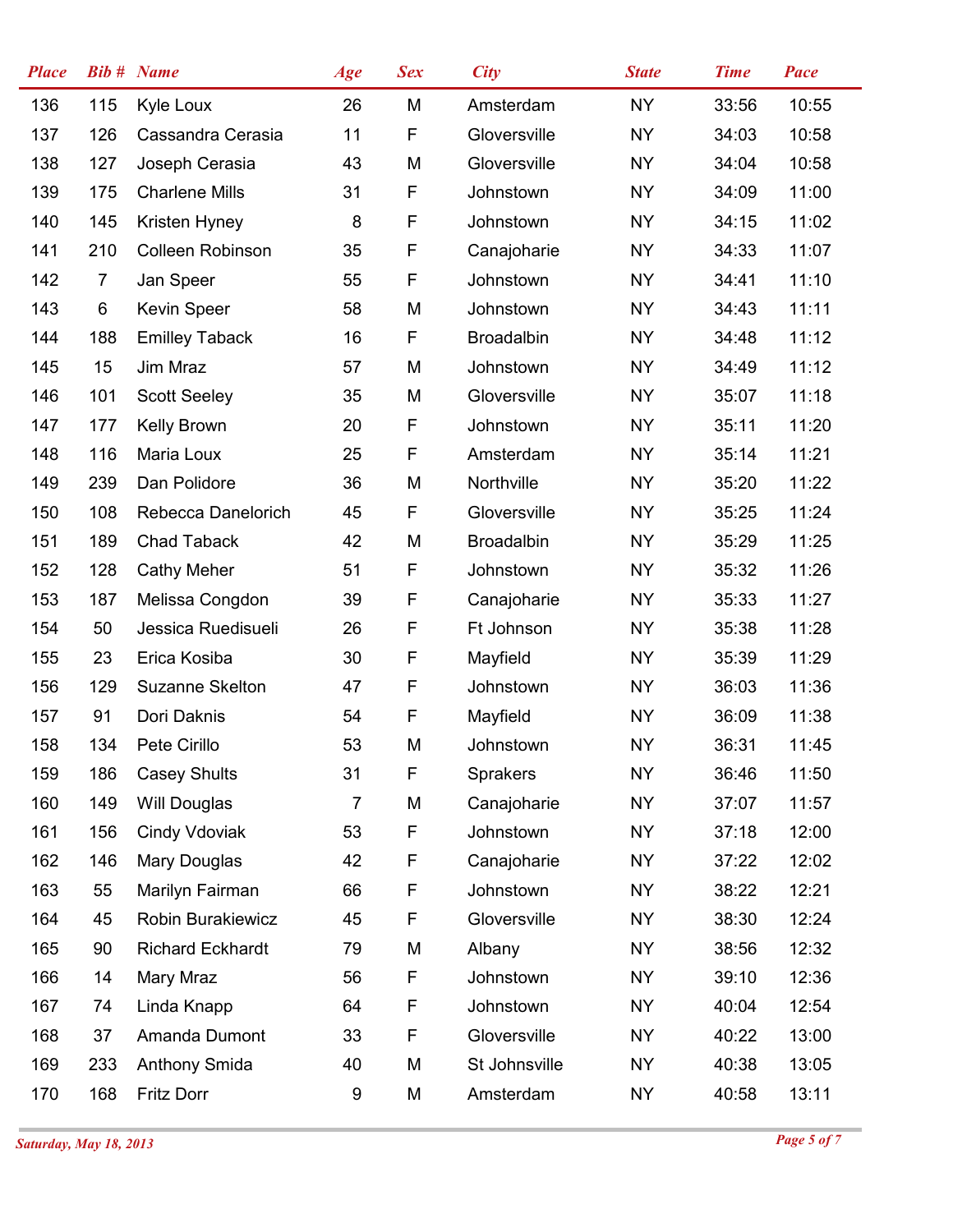| <b>Place</b> |     | <b>Bib # Name</b>         | Age | <b>Sex</b> | <b>City</b>       | <b>State</b> | <b>Time</b> | Pace  |
|--------------|-----|---------------------------|-----|------------|-------------------|--------------|-------------|-------|
| 171          | 109 | Ryan Fagan                | 38  | M          | Johnstown         | <b>NY</b>    | 41:03       | 13:13 |
| 172          | 221 | <b>Thomas Constantine</b> | 62  | M          | Amsterdam         | <b>NY</b>    | 41:12       | 13:16 |
| 173          | 86  | <b>Robert Gould</b>       | 80  | M          | Johnstown         | <b>NY</b>    | 41:33       | 13:23 |
| 174          | 102 | Amy Seeley                | 37  | F          | Gloversville      | <b>NY</b>    | 43:28       | 14:00 |
| 175          | 184 | Debi Crisalli             | 51  | F          | Amsterdam         | <b>NY</b>    | 46:17       | 14:54 |
| 176          | 179 | Meghan Mraz               | 10  | F          | Johnstown         | <b>NY</b>    | 46:49       | 15:04 |
| 177          | 163 | <b>Anthony Carusso</b>    | 76  | M          | Johnstown         | <b>NY</b>    | 46:56       | 15:06 |
| 178          | 181 | Kristina Mraz             | 39  | F          | Johnstown         | <b>NY</b>    | 47:00       | 15:08 |
| 179          | 94  | Janie Johnson             | 53  | F          | Johnstown         | <b>NY</b>    | 47:24       | 15:15 |
| 180          | 95  | Larry Johnson             | 61  | M          | Johnstown         | <b>NY</b>    | 47:25       | 15:16 |
| 181          | 161 | Mandi Bleyl               | 32  | F          | Johnstown         | <b>NY</b>    | 47:27       | 15:16 |
| 182          | 169 | Jane Constantine          | 55  | F          | Amsterdam         | <b>NY</b>    | 47:48       | 15:23 |
| 183          | 38  | <b>Audrey Smith</b>       | 20  | F          | <b>Broadalbin</b> | <b>NY</b>    | 47:57       | 15:26 |
| 184          | 208 | Leandra Smith             | 22  | F          | Johnstown         | <b>NY</b>    | 48:19       | 15:33 |
| 185          | 150 | Joann Morehouse           | 50  | F          | Johnstown         | <b>NY</b>    | 49:51       | 16:03 |
| 186          | 151 | Linda Joseph              | 56  | F          | Johnstown         | <b>NY</b>    | 49:54       | 16:04 |
| 187          | 33  | Pam Richardson            | 55  | F          | Northville        | <b>NY</b>    | 51:55       | 16:43 |
| 188          | 34  | Annette Richardson        | 30  | F          | Northville        | <b>NY</b>    | 51:56       | 16:43 |
| 189          | 32  | <b>Stephanie Shults</b>   | 33  | F          | Mayfield          | <b>NY</b>    | 51:58       | 16:44 |
| 190          | 160 | Andra Kollar              | 28  | F          | Johnstown         | <b>NY</b>    | 53:58       | 17:22 |
| 191          | 52  | Bonnie Van Wie            | 70  | F          | Johnstown         | <b>NY</b>    | 54:38       | 17:35 |
| 192          | 42  | Pasquale Viscusi          | 81  | M          | Johnstown         | <b>NY</b>    | 54:44       | 17:37 |
| 193          | 41  | <b>Kimberley Clough</b>   | 49  | F          | Johnstown         | <b>NY</b>    | 54:47       | 17:38 |
| 194          | 51  | Steve Van Arnam           | 66  | M          | Johnstown         | <b>NY</b>    | 54:51       | 17:39 |
| 195          | 10  | Nancy Frank               | 71  | F          | Johnstown         | <b>NY</b>    | 54:55       | 17:41 |
| 196          | 40  | Alexandra Kruse           | 60  | F          | Fultonville       | <b>NY</b>    | 56:55       | 18:19 |
| 197          | 183 | Ben Wager                 | 13  | M          | Johnstown         | <b>NY</b>    | 56:56       | 18:20 |
| 198          | 64  | Linda Buckman             | 65  | F          | Fultonville       | <b>NY</b>    | 56:56       | 18:20 |
| 199          | 57  | Karen Kosinski            | 60  | F          | Fultonville       | <b>NY</b>    | 56:56       | 18:20 |
| 200          | 88  | Seana Andrzejewski        | 34  | F          | Amsterdam         | <b>NY</b>    | 58:58       | 18:59 |
| 201          | 172 | Jennifer Vertucci         | 37  | F          | Amsterdam         | NY           | 59:00       | 19:00 |
| 202          | 105 | Linda Fleming             | 59  | F          | Johnstown         | <b>NY</b>    | 59:24       | 19:07 |
| 203          | 104 | Katelyn Seeley            | 5   | F          | Gloversville      | <b>NY</b>    | 59:41       | 19:13 |
| 204          | 100 | <b>Wendy Brush</b>        | 59  | F          | Johnstown         | <b>NY</b>    | 59:47       | 19:15 |
| 205          | 93  | Andy Enila                | 42  | M          | Johnstown         | <b>NY</b>    | 1:11:11     | 22:55 |